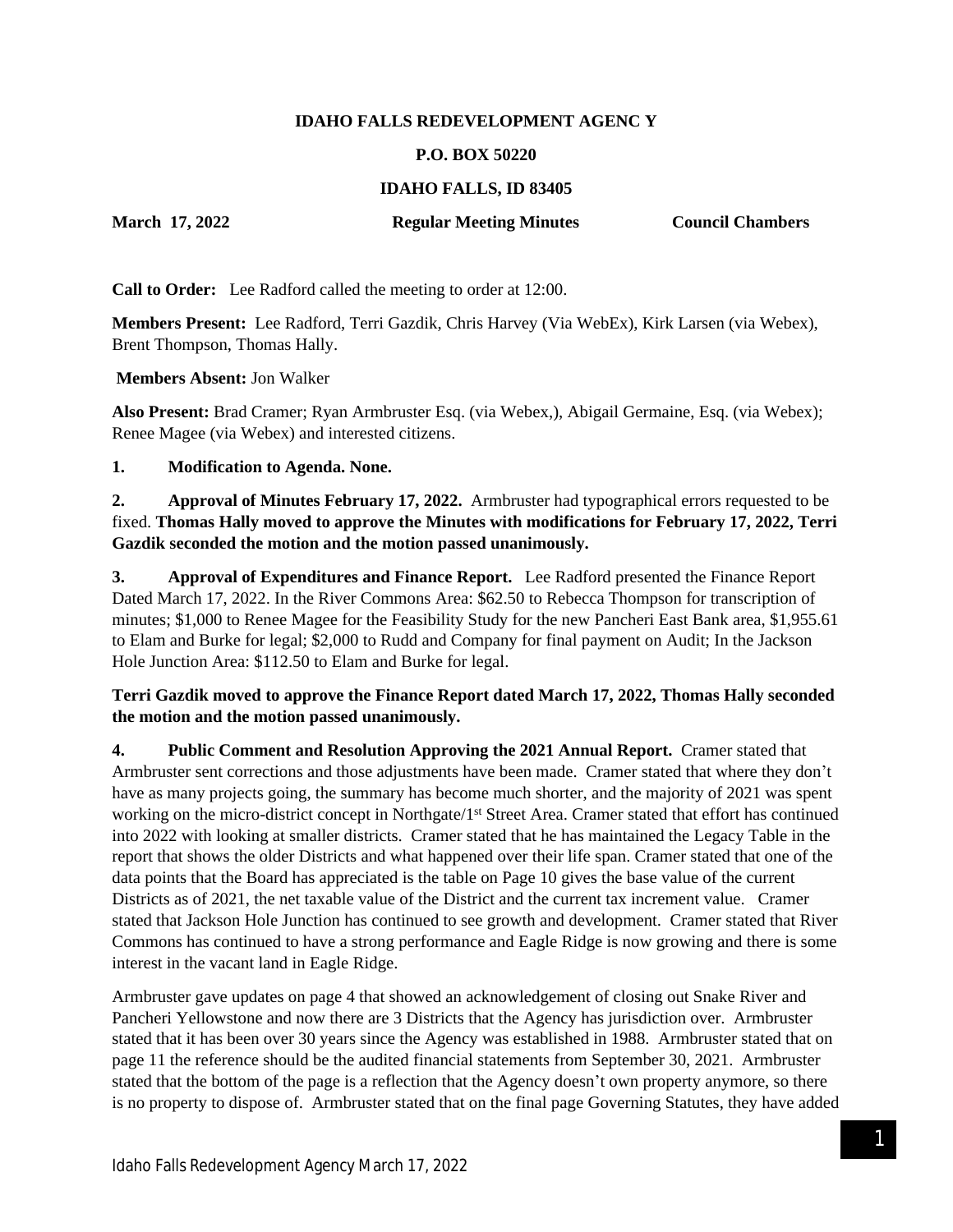some text and they are still working with the State Controllers Office to figure out where they need to file this document along with the Audit. Armbruster state that the document goes to the City, and last year the Legislature Changed the law to require the Agency to submit it to the State Controller, and they continue to have dialogue with the State Controller as to where they send it, as they don't have an open portal. Armbruster indicated that the irony is that what they send at this point is the same information that they have to send later in the year, and they are trying to persuade them that the duplicitous of this should allow them to only send once.

Cramer summarized how he has distributed and posted this information to give the public the opportunity to comment at the meeting today. Cramer stated that he published a legal ad in the newspaper notifying the date of the hearing, and the notice included that it would be available on the website and has been available on the website for people to review and comment on, and no comments have been received.

Radford opened the public hearing for any comments regarding the 2021 Annual Report.

No one appeared to comment in support or opposition.

Thompson asked why the base values are from 2021 and wouldn't it be more descriptive if the base value was from when the District was created. Armbruster stated that when you establish as project area, there is a base value of the year that you are establishing the area, but there can be adjustments to the base over time. Armbruster stated that it is a process that the Accessor goes through, and it depends on whether there has been exempt property coming out and in. Hally stated that the base could change if you made changes to the District in terms of adding area or taking area out.

Larsen asked if the portal that Armbruster is talking of for reporting to the State Controller, is that just a mechanism to get it digitally transferred to their department. Armbruster stated that the State Controllers Office as required by the recent State Statute is the recipient of the information so it would be more transparent, and they are working through how to make that available and it really isn't available formally yet.

Radford closed the public hearing.

Armbruster read the Resolution by Title

A RESOLUTION OF THE BOARD OF COMMISSIONERS OF THE IDAHO FALLS REDEVELOPMENT AGENCY OF IDAHO FALLS, IDAHO, TO BE TERMED THE "ANNUAL REPORT RESOLUTION," APPROVING THE ANNUAL REPORT OF THE URBAN RENEWAL AGENCY, FOR CALENDAR YEAR 2021; APPROVING THE NOTICE OF FILING THE ANNUAL REPORT WITH THE CITY AND IDAHO STATE CONTROLLER; CHAIR, VICE-CHAIR, OR AGENCY ADMINISTRATOR TO FILE SAID REPORT; AND PROVIDING AN EFFECTIVE DATE.

**Brent Thompson moved to adopt the Resolution Approving the 2021 Annual Report, Thomas Hally seconded the motion. Radford called for roll call vote: Gazdik, yes; Hally, yes; Harvey, yes; Larsen, yes; Radford, yes. The motion passed unanimously.**

**5. Second Cost Estimate for the Pancheri East Bank District Authorization to Draft Plan.** 

Cramer gave a summary of where the project is to date. Cramer stated that the City Council did approve the Eligibility Report so that will proceed to the development of a plan. Magee has provided a new cost estimate. Cramer stated that there is a list of things the Planning Staff would need to help with. Cramer had some concerns raised given the current workload of staff and they might have to find additional help. Cramer stated that the cost is extremely reasonable. Cramer stated that from this point forward they will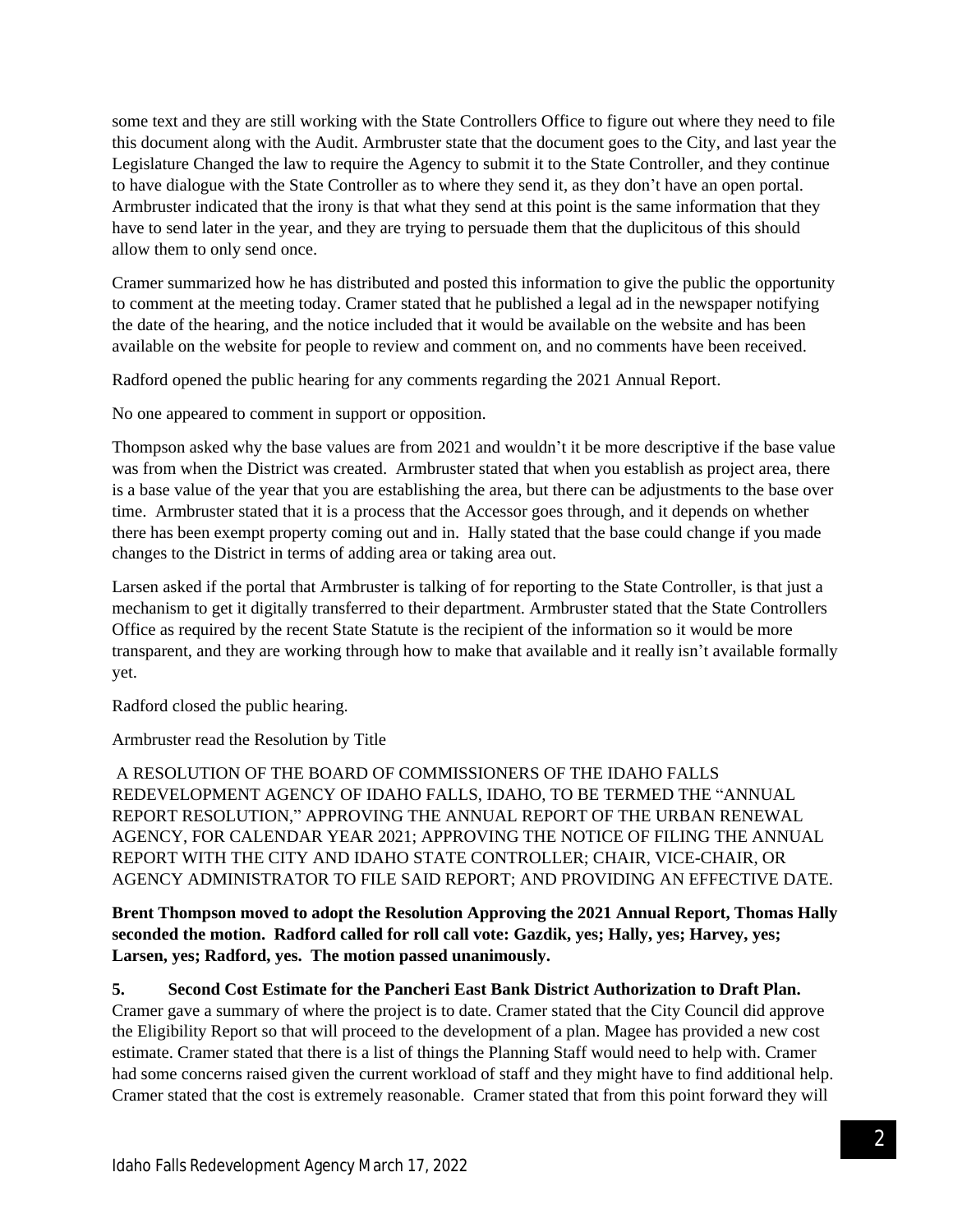put together another agreement with the developer to provide some upfront costs so they can get started, and then go from there. Radford asked who they would "find" for the additional help. Cramer stated that there are some people in the City, and the concern was if it was just Kerry Beutler and Caitlin Long, that it would be too much. Cramer stated that there is additional staff that can help and there are some consultants that could pull together a piece of two if needed.

Renee Magee stated that because she is familiar with the area, she might not need to come to Idaho Falls. Magee stated that she put together a proposal in which the City Staff would undertake to do the parts that she would do if she came to Idaho Falls. Magee stated that will include sitting down with the property owners and talk to them about having an urban renewal area created to cover their property; what it meant for their property; and if they believed that they had any improvements that they would see on their property in the future. Magee has asked staff to work with the property owners to obtain information about any improvements that could be made and a timeline for those, along with the estimated costs, and an estimated CO, if they are serious. Magee stated that they also need the pubic improvements that would be financed by the Urban Renewal Agency and so talking to the property owners they need to establish what issues the owners see in the Pancheri East Bank Study Area, and what public improvements do they believe are necessary, and what public improvements to some City departments (public works/ parks and rec) envision for this area, so they have a list of possible private and public improvements, and knowledge about what tax base may be generated. Magee stated that they would then sit down with that information and predict future tax revenues and a timeline for how that would work. Magee stated that recently it has been done with Jackson Hole Junction who was completed by Phil Kushlan. Phil Kushlan also did Eagle Ridge, but Magee and Cramer did a lot of the work to help Kushlan do it in a quick time frame. Magee stated that if they split the duties Magee's cost would be \$3,000 maximum. Magee stated that if the Board decides to have Magee do this, her feasibility study will probably resemble Arland Mann's more than Kushlan's because this is a simple area to work with, and it will not have homeowners' exemptions, and some other things that are present in Kushlan's tables as they are not applicable. Magee will simplify the tables and resemble Harland Mann's studies.

Radford believes it is important to talk to the property owners and get a good baseline of where they are at, including the Berry Oil Company and Burggraaf's. Radford would like the property owners buy in and show some interest to make the project better than just the hotel alone.

Cramer stated that he agrees that it is an important process and they have had property owners reach out already and they have scheduled a meeting with the property owners as a group to start with in April and the letters will go out in a 1.5weeks, and they will have any private meetings that are necessary.

Gazdik asked for clarification that this cost estimate is for Magee's cost, but there are additional costs to get the process going as well. Radford agreed that that should be put in context of the overall cost that they have in this project like the up-front costs that they agreed with Derek Ence

Cramer stated that they established with Derek Ence that the cost could go as high as \$50,000 with the hope that it would be less than that. Radford stated that they are well within hitting the mark of staying under \$50,000. Radford feels this is a good effort to keep overall costs low.

Thompson stated that the contract with Magee would need some type of flexibility.

**Kirk Larsen moved to approve moving forward with the Financial Feasibility Study for the Pancheri East Bank Urban Renewal Area, pursuant to the terms outlined by Renee Magee in her March 20, 2022 proposal based on the cost estimate of \$3,000 for Renee Magee with staff's help or**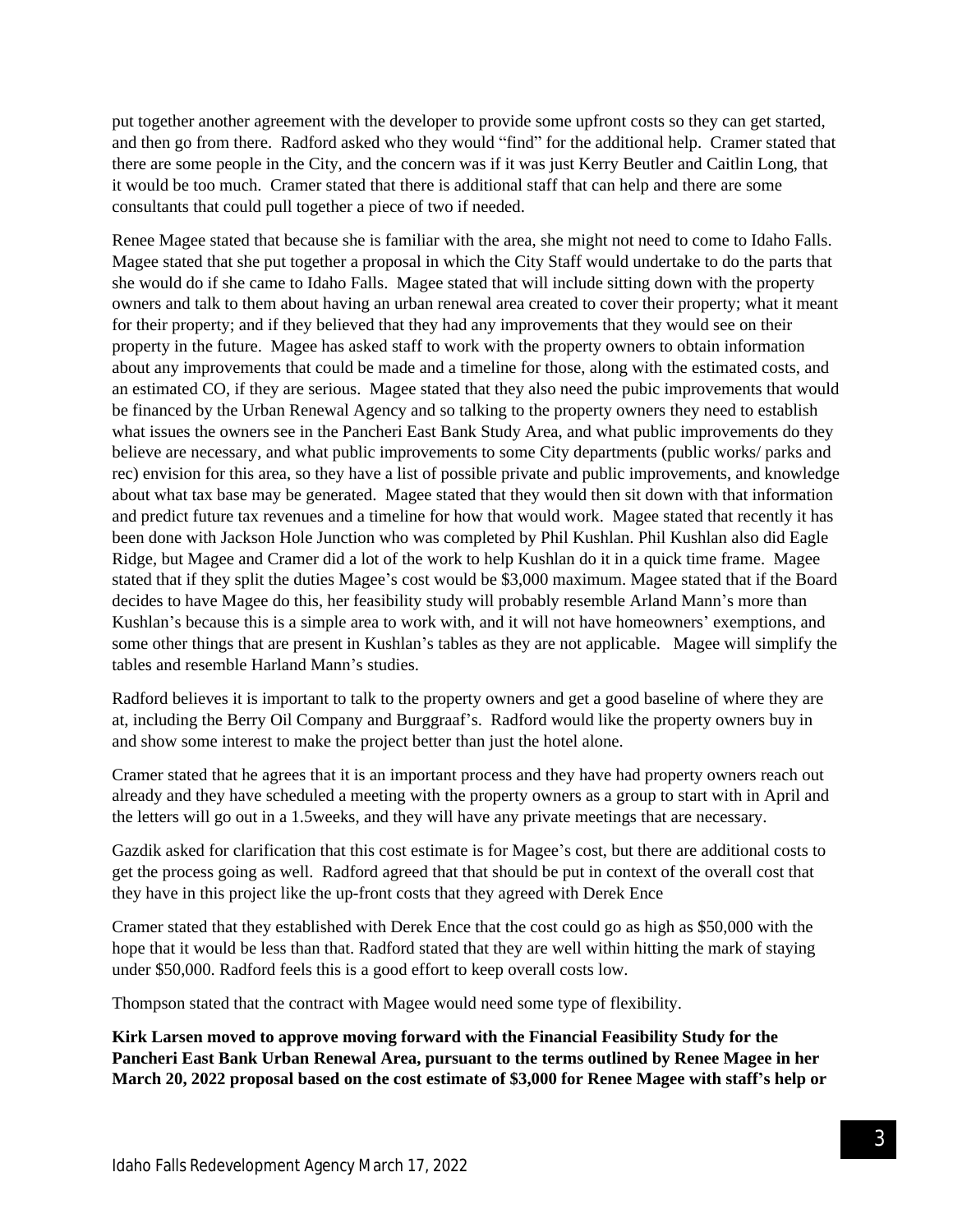## **\$7,000 is staff cannot help Renee Magee, Thompson seconded the motion. The motion passed unanimously.**

**6. Potential Micro-District at the southeast corner of Broadway and Utah.** Cramer explained the southeast corner of Broadway and Utah has some potential development. Cramer stated that this would potentially be a one property district. Cramer stated that the applicant will explain what they are wanting to do and what assistance they are looking for and then the Board could discuss if that is something in which they are interested.

**Matt Cardon**, Applicant: Cardon has been running a business since 1997 with Cardon's Car wash on 1<sup>st</sup> Street, and has since branched out to Express Wash. Cardon stated that the proposed project will be similar. Cardon has spoken with the adjacent property owner but hasn't gotten a level of interest for sure. Cardon is hoping to get assistance and has met public works about extending the right-hand turn lane of Utah back to the railroad tracks. Cardon stated that they would be giving up frontage on Utah. Cardon stated that there are ingress/egress that will be abandoned at the request for Public works the access point as far away from the intersection as possible. Cardon indicated that they will have to demo the existing building. Cardon believes there could be lava rock in the area, and to get the correct drainage they might need to dig, and they haven't been able to do successful test holes because they have ran into electrical lines, so they need to do some more excavation to see if they will run into lava.

Radford stated that it does get complicated with the property owners with Wackerli, and Railroad property further south. Radford stated that Cardon's property is adjacent to Steve Wackerli' s property to the south, and there are road easements already established. Cardon stated that the engineers have drawn up how they want the turn lane to look. Cardon hasn't gone through the total design with the City to determine if they will need more property, or if what they have is sufficient property to extend the street. Thompson asked for clarification that Public Works is wanting part of Wackerli' s property to continue the turn lane.

Radford asked Cardon to explain a little bit about the property and why there are two small parcels that aren't integrated. Cardon explained that he attempted to buy the whole piece including the Steve Wackerli piece, and Cardon's original offer included the whole piece of property. Cardon bought property from the Burg Family Trust and the family had to come to an agreement on what to do with the property and during that process Steve Wackerli decided he wanted to retain his back portion.

Radford indicated that they need to look into the future a bit to make sure they are doing something that will be good for the entire community and encourage development. Cardon suggested having Wackerli include the property across the street that was the old dealership. Radford stated that they need to determine if it is economically feasible to do a small district and traditionally, they haven't done single lot districts. Radford stated that they need to look at what the property tax value that could be assessed on this type of project. Cardon stated that he pulled the assessment from his property on Hitt Road, but he feels the assessment will be different on this one because the cost of construction is substantially higher. Cardon stated that they are planning on putting on another building beside the carwash that will be like a java hut/convenience/Dutch bro, etc. approximately 1,000 square feet. Cardon stated that two businesses will maximize what will be able to happen on that piece of property. Radford asked about the taxable value on the Hitt Road property. Cardon indicated that it is right around \$1 million.

Gazdik asked if they can create a District that is made up of non-contiguous property (talking about the old BA Wackerli building). Gazdik asked if the acquisition of the property was from Wackerli Trust. Cardon explained that Steve is the owner of the back piece and decided to keep the property and didn't give a reason for not selling. Gazdik wondered if he had development plans. Cardon assumed that where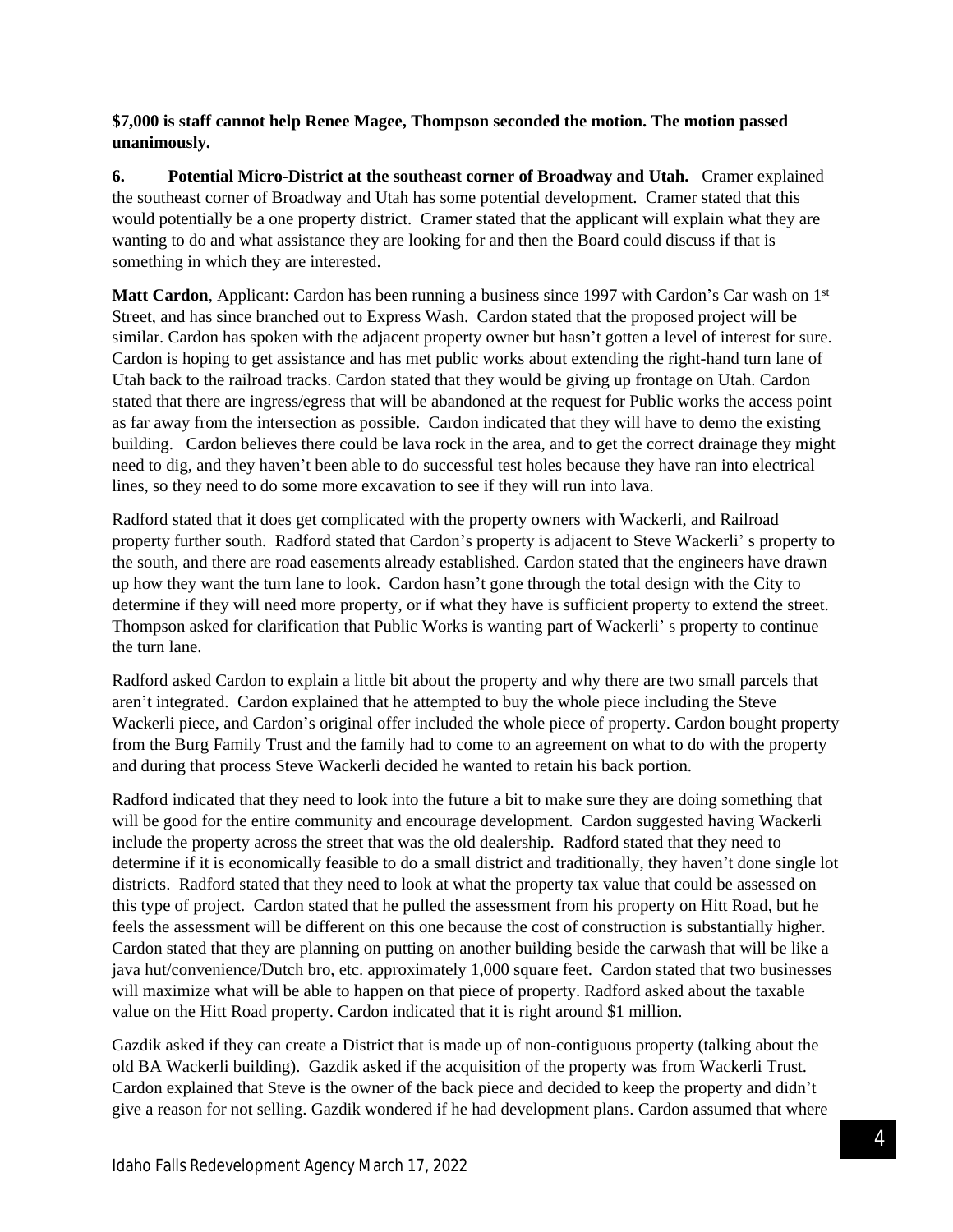the property boarders the railroad tracks, Wackerli' s might desire to have a lease agreement with the railroad to utilize the property for parking.

Radford asked if Cardon has sat down with City Staff and gone through how Urban Renewal Districts work. Cardon spoke in length with Kerri Beutler.

Radford stated that the property tax on Hitt Rd. is \$915,000, and property tax at 1.5% so that would be \$10-14,000/year in property tax increment. Radford informed Cardon that it costs almost \$50,000 just to create the District and then after that is paid then you have to start paying for the improvements. Radford stated that on this one it is hard to know exactly how much the improvement figure would be, and the Agency can fund public improvements like road and street, sewer that everyone uses, and right now there is no idea what type of a figure that is. Cardon had a contractor put together some estimates: Curb and gutter along Broadway and Utah - \$36,265; Widening on Utah for turn lane - \$18,400; demolition of building - \$21,000; move power pole in right hand turn lane - \$4,500; lava rock blasting/remediation - \$100,000. Radford feels that those are allowable costs and there could be some questions with how the sharing of the cost of the roadway would play out.

Radford stated that this probably needs to be vetted more with staff. Radford is worried that it will only generate \$10-13,000/year, and you have to pay back the cost of creating the District (30-50,000); then you have to start paying off improvements.

Larsen stated that he is concerned that there are hard up-front costs on the property this size is the same as a larger project and Larsen wonders if the dollars pencil out over time.

Hally feels it is a small valuation increase. Hally stated that you are going through a lot of effort and money to get a small increase. Hally stated that it depends on what you build.

Radford stated that the GS shows the land value of \$350,000 so you will get an increment of the improvement above that.

Gazdik is still wondering about adjoining land holders developing too, and that would be an incentive to move forward.

Harvey agrees with the financial prospects of the increased value, and it is a significant gap in the development of that stretch of the City, so if it does work to be able to participate, it would be great to do it, but it is hard to absorb the cost of something like that.

Radford stated that it would be good to have more discussions with staff and asked Cramer to work with this and do some proforma on the numbers to see if it will pencil. Radford stated that they haven't done anything like this where it is just one location and building, and they are usually trying to multi-family residential that will bring something in, and Radford is concerned if they did this then, the next fast-food restaurant would want assistance too. Radford wants staff to discuss and see what the total costs are, and the total valuation to make sure the property tax coming from it will pay it back in 5-7 years as the Legislature wants short districts. Radford stated that there are so many steps that have to go to get this approved and the steps are designed for big projects, and the Agency has been struggling to see if they can get it to go to a smaller district, but they aren't there yet.

Gazdik asked if they could get more of a package district with some of the old warehouses. Radford stated that they have information that the railroad is willing to sell some of the land, so if they could bring people together and have Cardon instigate it, then they would do something for the whole area, and that is